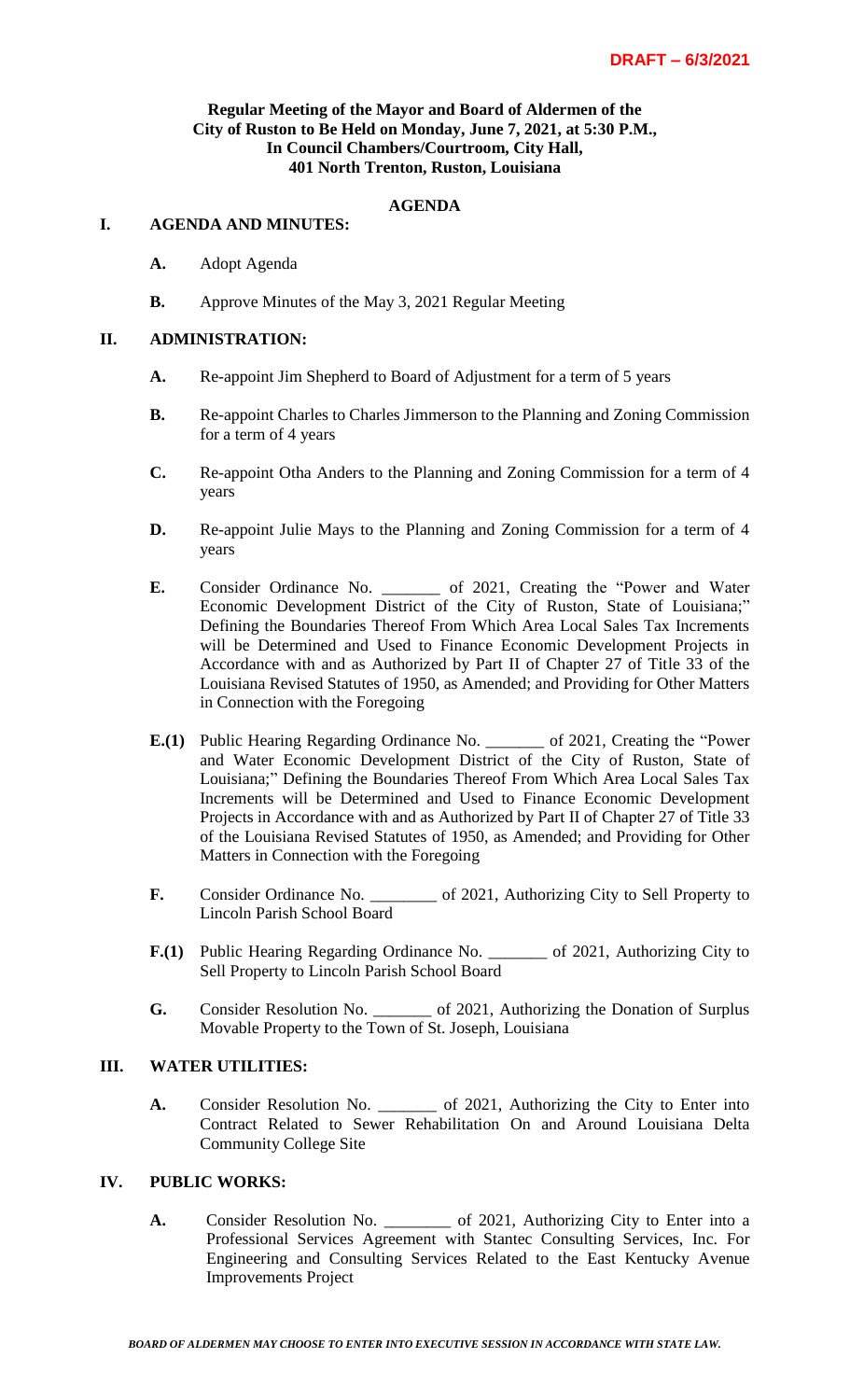**B.** Consider Resolution No. \_\_\_\_\_\_\_ of 2021, Authorizing Execution of Equipment Lease-Purchase Agreement with BancorpSouth Equipment Finance, A Division of BancorpSouth Bank for the Purpose of Leasing Certain Equipment

### **V. CODE ENFORCEMENT:**

**A.** Request Permission to Start the Property Condemnation Process as Required by Ordinance for the Building(s) or Structure(s) Located at the Following Addresses:

| Address                     | Owner                                       |
|-----------------------------|---------------------------------------------|
| 1016 S. Trenton             | Willie E. Williams & Lizzie M.<br>Williams  |
| 1301 Gilman (LCDBG $\#$ 18) | Louise O. Richards & Mary Richard<br>Archie |

- **B.** Take Appropriate Action on the Abatement of the Substandard Building(s) or Structure(s) Located at 608 Jackson (LCDBG- # 43)
- **B.(1)** Public Hearing Regarding Abatement of the Building(s) or Structure(s) Located at 608 Jackson (LCDBG- # 43)
- **C.** Take Appropriate Action on the Abatement of the Substandard Building(s) or Structure(s) Located at 609 Lee (LCDBG- # 44)
- **C.(1)** Public Hearing Regarding Abatement of the Building(s) or Structure(s) Located at 609 Lee (LCDBG- # 44)
- **D.** Take Appropriate Action on the Abatement of the Substandard Building(s) or Structure(s) Located at 112 Love (LCDBG- #45)
- **D.(1)** Public Hearing Regarding Abatement of the Building(s) or Structure(s) Located at 112 Love (LCDBG- #45)
- **E.** Take Appropriate Action on the Abatement of the Substandard Building(s) or Structure(s) Located at 1432 Mayberry (LCDBG- #46)
- **E.(1)** Public Hearing Regarding Abatement of the Building(s) or Structure(s) Located at 1432 Mayberry (LCDBG- #46)
- **F.** Take Appropriate Action on the Abatement of the Substandard Building(s) or Structure(s) Located at 1425 McHenry (LCDBG- # 47)
- **F.(1)** Public Hearing Regarding Abatement of the Building(s) or Structure(s) Located at 1425 McHenry (LCDBG- # 47)
- **G.** Take Appropriate Action on the Abatement of the Substandard Building(s) or Structure(s) Located at 1418 Oakdale (LCDBG- # 48)
- **G.(1)** Public Hearing Regarding Abatement of the Building(s) or Structure(s) Located at 1418 Oakdale (LCDBG- # 48)
- **H.** Take Appropriate Action on the Abatement of the Substandard Building(s) or Structure(s) Located at 1103 Olla (LCDBG- # 49)
- **H.(1)** Public Hearing Regarding Abatement of the Building(s) or Structure(s) Located at 1103 Olla (LCDBG- # 49)
- **I.** Take Appropriate Action on the Abatement of the Substandard Building(s) or Structure(s) Located at 1600 S. Vienna (LCDBG- #50)
- **I.(1)** Public Hearing Regarding Abatement of the Building(s) or Structure(s) Located at 1600 S. Vienna (LCDBG- #50)